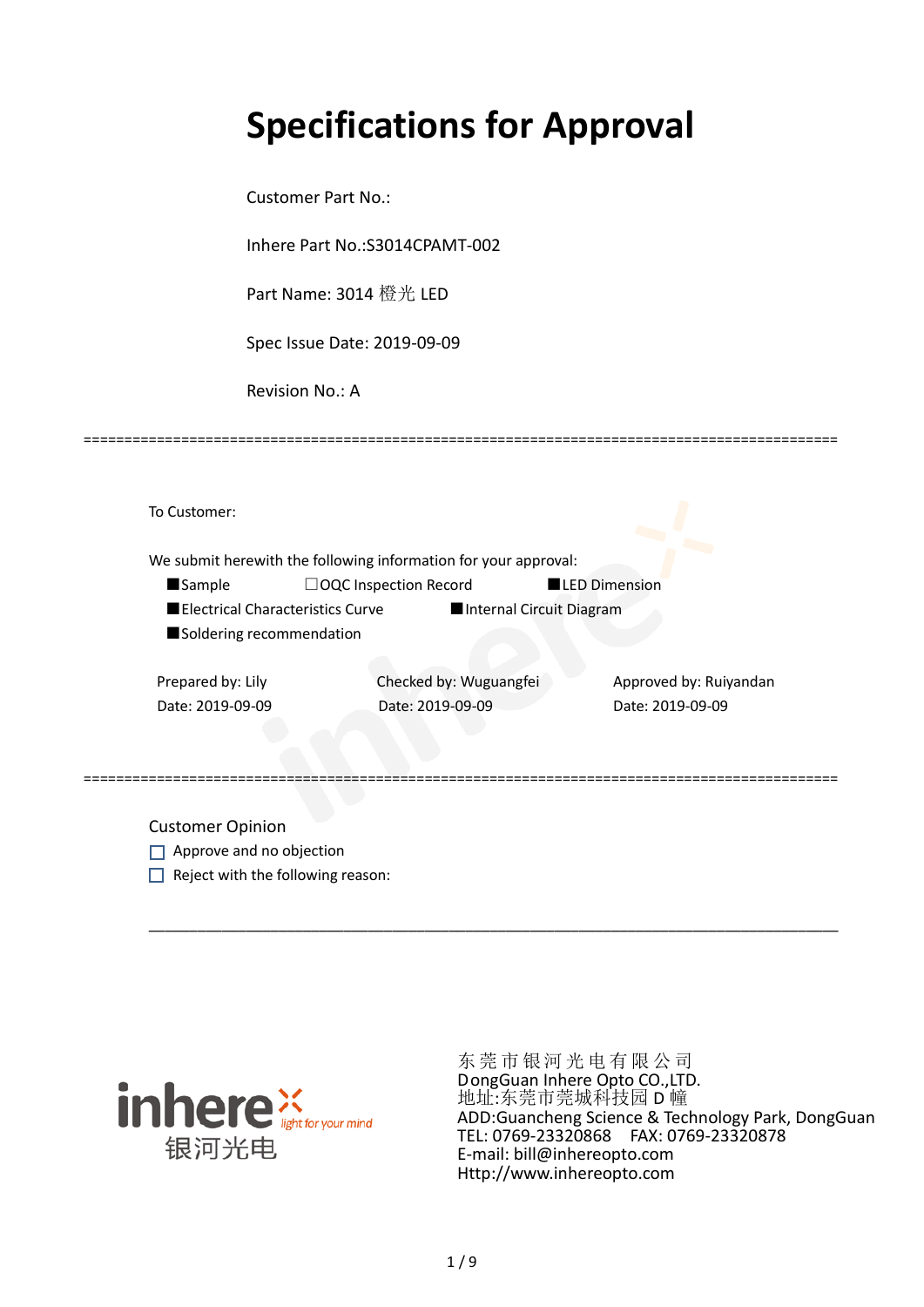#### **Features**

3.0mmⅹ1.4m LED, 0.75mm thickness

Low power consumption

Wide view angle

Package: 4000pcs/reel

RoHS Compliant

#### **Applications**

Ideal for back light and indicator

Various colors and lens types available

### **Package outlines Recommend Pad Layout**



| Part No.       | <b>Emitted color</b> | <b>Dice</b> | Lens color        |
|----------------|----------------------|-------------|-------------------|
| S3014CPAMT-001 | Orange               | AlGaInP     | Water transparent |

Notes:

All dimensions are in millimeters (inches);

Tolerances are ±0.1mm (0.004inch) unless otherwise noted.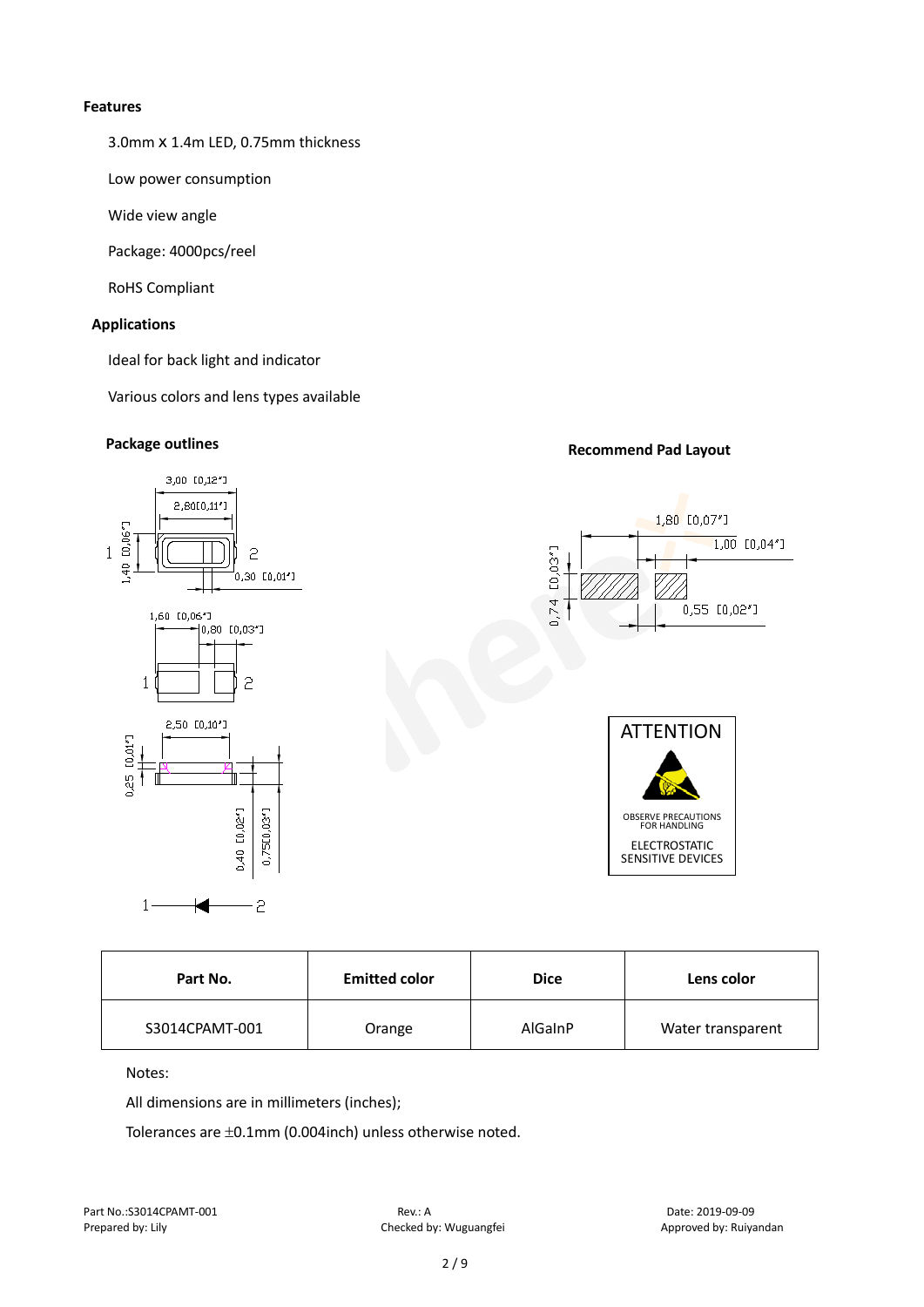#### **Absolute Maximum Ratings (Ta=25**℃)

| Parameter                               | Symbol   | Value      |              |
|-----------------------------------------|----------|------------|--------------|
| Forward current                         | f <br>30 |            | mA           |
| Reverse voltage                         | Vr       | 5          | $\vee$       |
| Power dissipation                       | Pd       | 72         | mW           |
| Operating temperature                   | Top      | $-40$ ~+85 | $^{\circ}$ C |
| Storage temperature                     | Tstg     | $-40$ ~+85 | $^{\circ}C$  |
| Peak pulsing current (1/10 duty f=1kHz) | Ifp      | 125        | mA           |

#### **Electro-Optical Characteristics (Ta=25**℃)

|                             | <b>Test</b><br><b>Condition</b> | Symbol        | Value             |                          |            |        |
|-----------------------------|---------------------------------|---------------|-------------------|--------------------------|------------|--------|
| Parameter                   |                                 |               | Min               | <b>Typ</b>               | <b>Max</b> | Unit   |
| Wavelength at peak emission | $If=20mA$                       | $\lambda$ p   |                   | 605                      |            | nm     |
| Spectral half bandwidth     | $If=20mA$                       | Δλ            | $\qquad \qquad -$ | 20                       |            | nm     |
| Dominant wavelength         | $If=20mA$                       | $\lambda$ d   | 600               | --                       | 610        | nm     |
| Forward voltage             | $If=20mA$                       | Vf            | 1.8               | --                       | 2.4        | $\vee$ |
| Luminous intensity          | $If=20mA$                       | Iv            | 200               | 300                      |            | mcd    |
| Viewing angle at 50% lv     | $If=20mA$                       | $2\theta$ 1/2 | --                | 120                      | $-$        | Deg    |
| Reverse current             | $Vr = 5V$                       | Ir            | $-$               | $\overline{\phantom{m}}$ | 10         | μA     |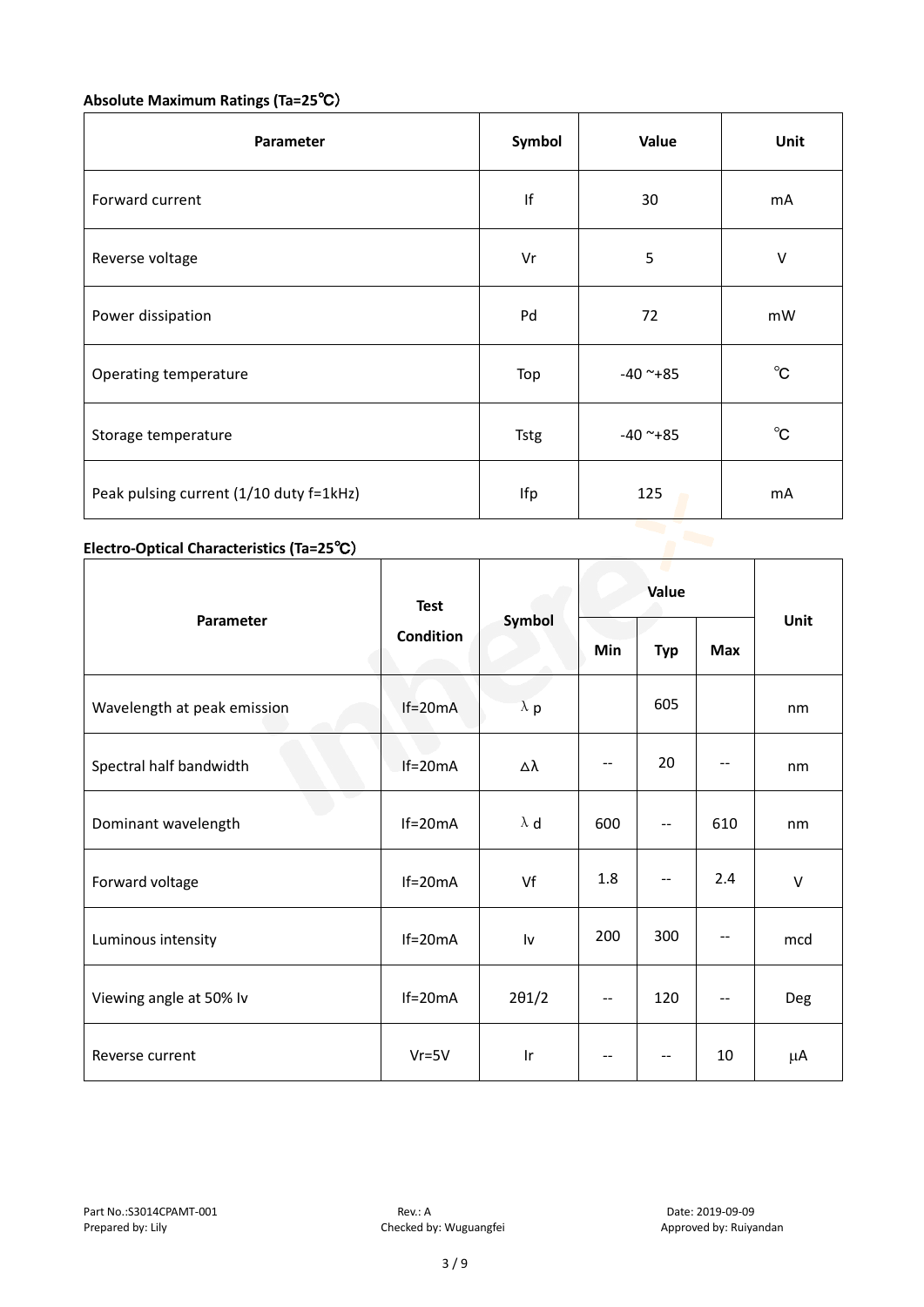#### **Optical Characteristic Curves**



Part No.:S3014CPAMT-001 Rev.: A Date: 2019-09-09

Prepared by: Lily Checked by: Wuguangfei Approved by: Ruiyandan Approved by: Ruiyandan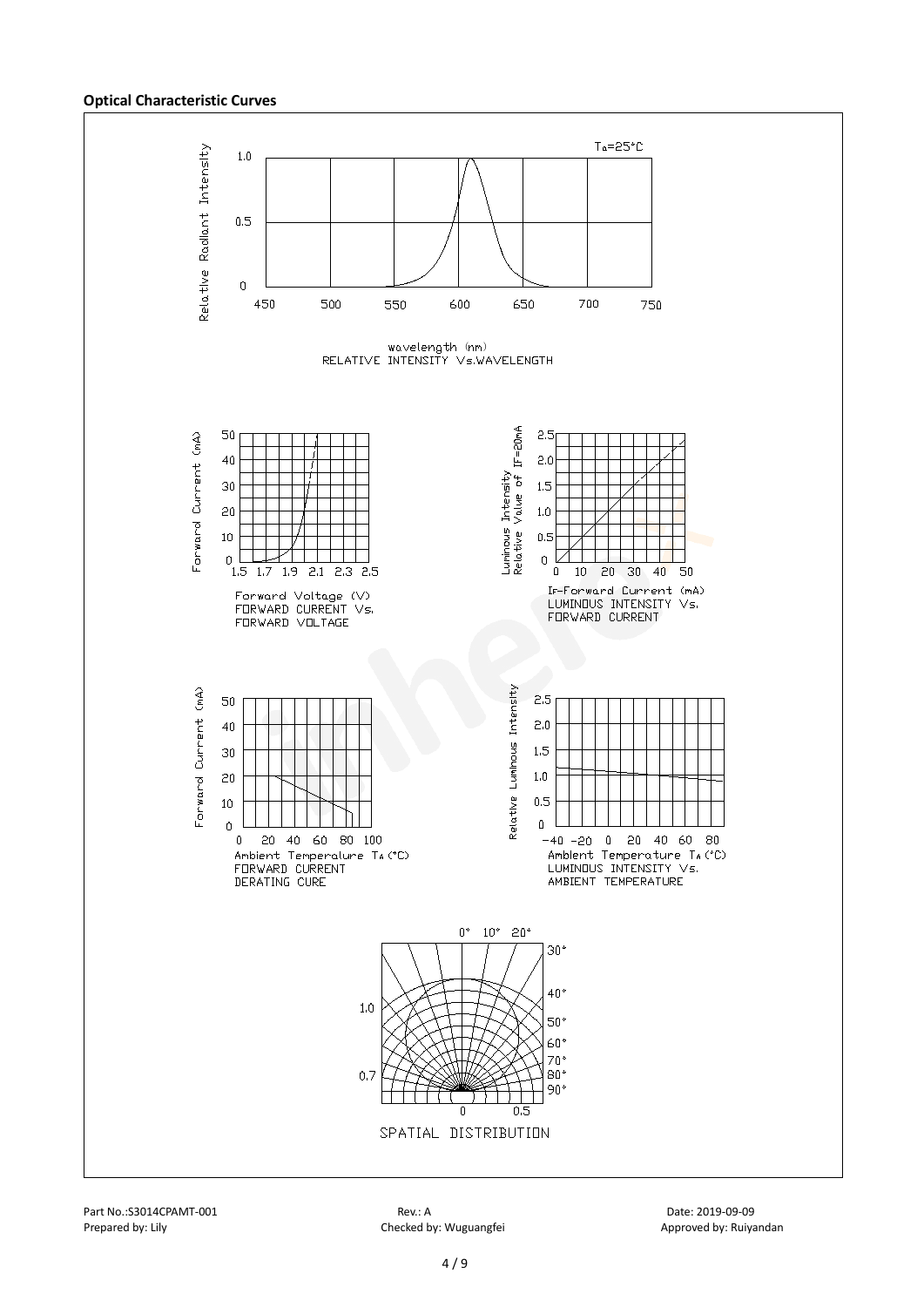#### **Reflow Profile**

Reflow Temp/Time



#### Notes:

- 1. We recommend the reflow temperature 245℃ (±5℃). The maximum soldering temperature should be limited to 260℃.
- 2. Don't cause stress to the epoxy resin while it is exposed to high temperature.
- 3. Number of reflow process shall be 2 times or less.

#### ■Soldering iron

Basic spec is  $\leq$  5sec when 320°C (±20°C). If temperature is higher, time should be shorter (+10°C $\rightarrow$ -1sec). Power dissipation of iron should be smaller than 20W, and temperatures should be controllable .Surface temperature of the device should be under 350℃.

#### **Rework**

- 1. Customer must finish rework within 5 sec under 340℃.
- 2. The head of iron cannot touch copper foil
- 3. Twin-head type is preferred.



Avoid rubbing or scraping the resin by any object, during high temperature, for example reflow solder etc.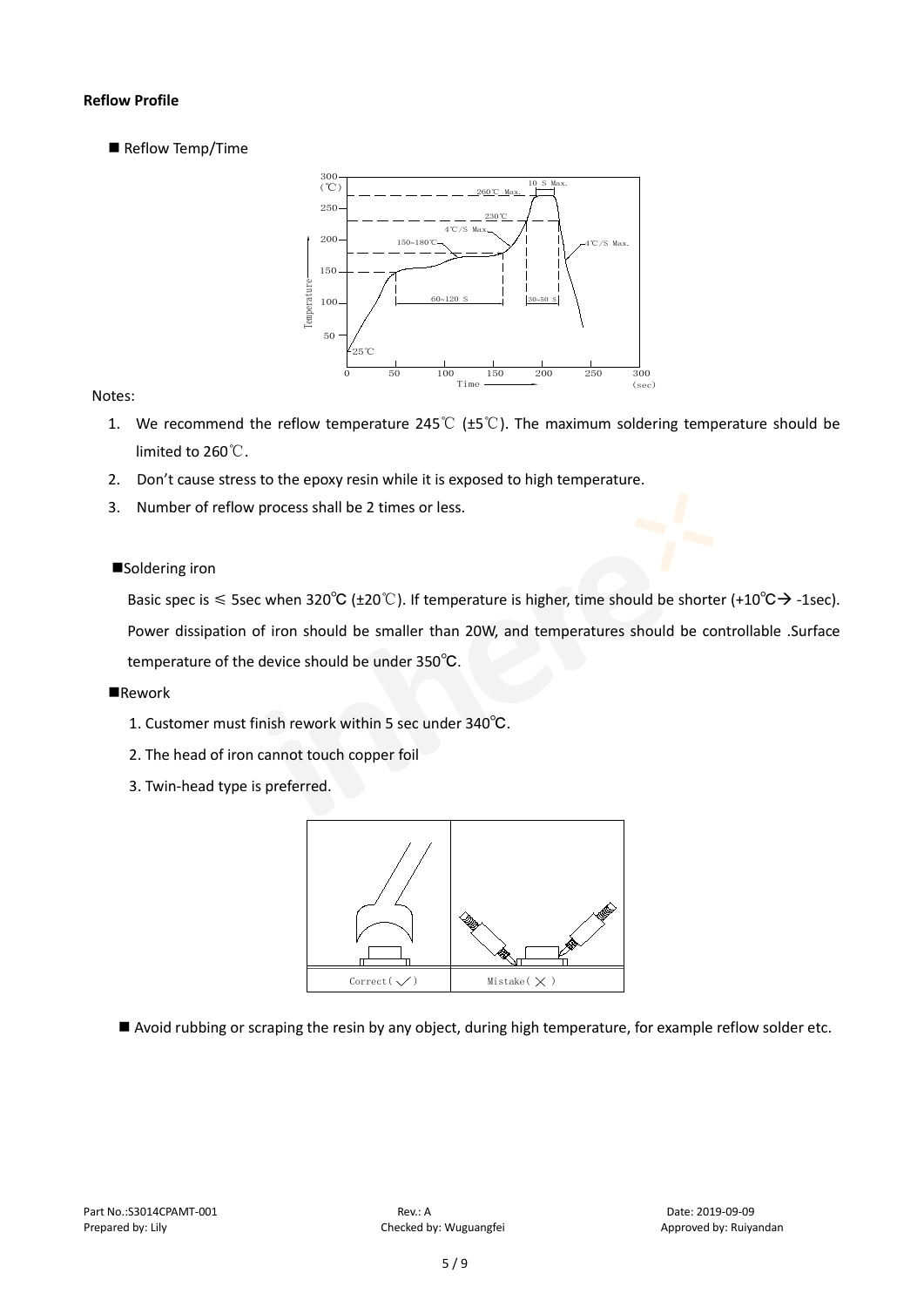#### T**est circuit and handling precautions**

Test circuit



■ Handling precautions

#### 1. Over-current-proof

Customer must apply resistors for protection; otherwise slight voltage shift will cause big current change

(Burn out will happen).

#### 2. Storage

#### 2.1 It is recommended to store the products in the following conditions:

Humidity: 60% R.H. Max.

Temperature: 5℃~30℃

- 2.2 Shelf life in sealed bag: 12 month at <5℃~30°C and <30% R.H. after the package is opened, the products should be used within 24hrs or they should be keeping to stored at≦20 R.H. with zip-lock sealed.
- 3. Baking

It is recommended to baking before soldering. The Conditions is: 60±5℃/12hrs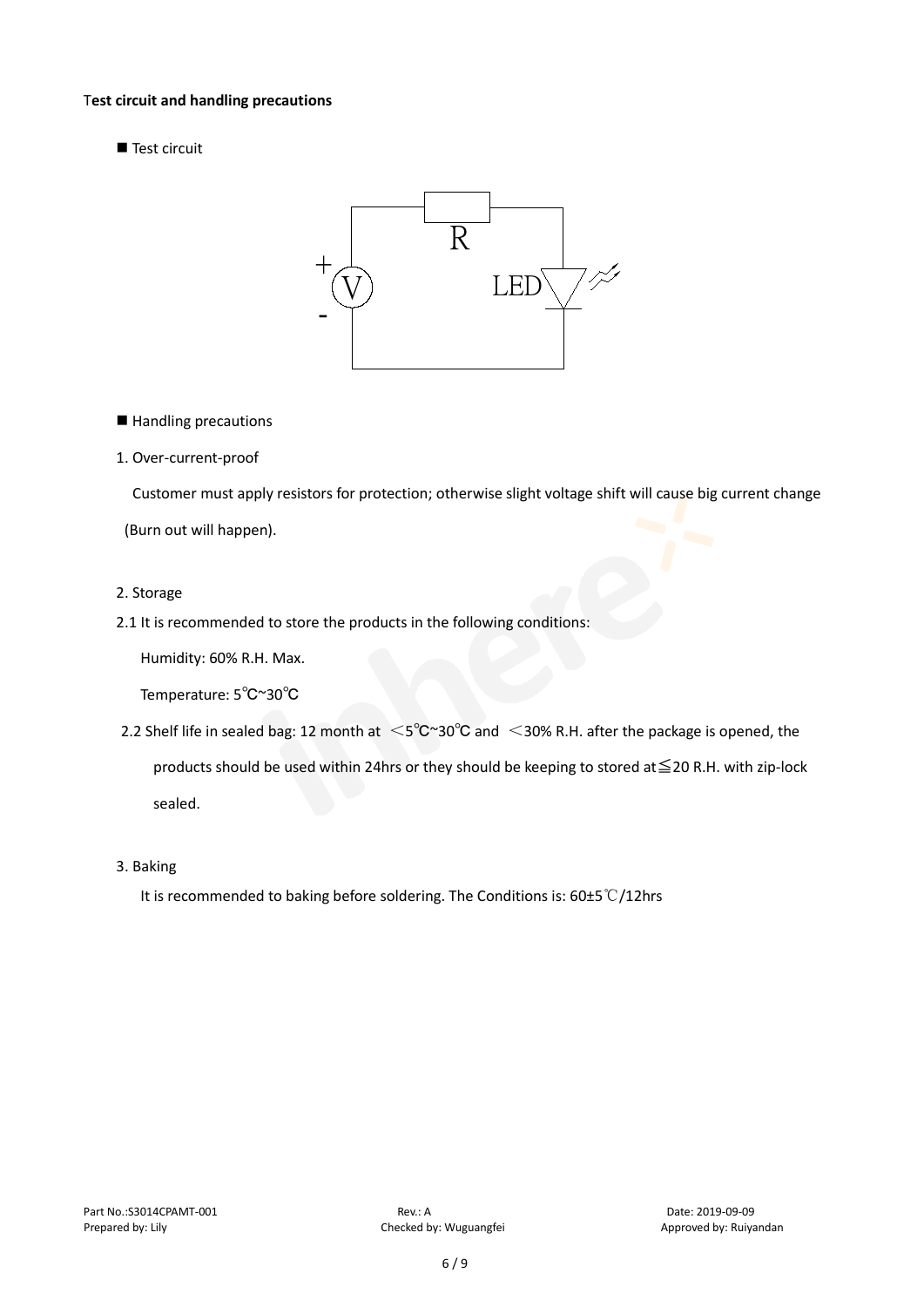#### **Test Items and Results of Reliability**

| <b>Test Item</b>                                  | <b>Test Conditions</b>                                                         | <b>Standard</b><br><b>Test Method</b> | <b>Note</b> | <b>Number of</b><br><b>Test</b> |
|---------------------------------------------------|--------------------------------------------------------------------------------|---------------------------------------|-------------|---------------------------------|
| <b>Reflow Soldering</b>                           | Ta=260 $\pm$ 5 °C, Time=10 $\pm$ 2S                                            | JB/T 10845-2008                       | 3times      | 0/22                            |
| Salt Atmosphere                                   | Ta=35±3°C, PH=6.5 $\sim$ 7.2                                                   | GB/T 2423.17-2008                     | 24hrs       | 0/22                            |
| Temperature Cycling                               | -40 $±5^{\circ}$ C<br>$30±1$ min<br>个→(25℃/5±1min)↓<br>100±5°C<br>$30±1$ min   | GB/T 2423.22-2012                     | 100cycles   | 0/22                            |
| <b>Thermal Shock</b>                              | Ta=-40±5 $\degree \text{C}$ $\sim$ 100±5 $\degree \text{C}$ ,<br>15±1min dwell | GB/T 2423.22-2012                     | 100cycles   | 0/22                            |
| High Humidity High Temp.<br>Cycling               | Ta=30±5 °C $\sim$ 65±5 °C,<br>90±5%RH,24hrs/1cycle                             | GB/T 2423.4-2008                      | 10cycles    | 0/22                            |
| High Humidity High Temp.<br>Storage Life          | Ta=85±5 °C, $\psi$ (%)=85±5%RH                                                 | GB/T 2423.3-2006                      | 1000hrs     | 0/22                            |
| High Temperature<br><b>Storage Life</b>           | Ta=100±5°C, non-operating                                                      | GB/T 2423.2-2008                      | 1000hrs     | 0/22                            |
| Low Temperature<br>Storage Life                   | Ta=-40±5℃, non-operating                                                       | GB/T 2423.1-2008                      | 1000hrs     | 0/22                            |
| Life Test                                         | Ta=26±5℃,@20mA,<br>$\psi$ (%)=25%RH~55%RH                                      |                                       | 1000hrs     | 0/22                            |
| High Humidity High Temp.<br><b>Operating Life</b> | Ta=85±5 $\degree$ C, @20mA,<br>$\psi$ (%)=85%RH                                | GB/T 2423.3-2006                      | 500hrs      | 0/22                            |
| Low Temperature<br><b>Operating Life</b>          | Ta=-20±5℃,@20mA                                                                | GB/T 2423.1-2008                      | 1000hrs     | 0/22                            |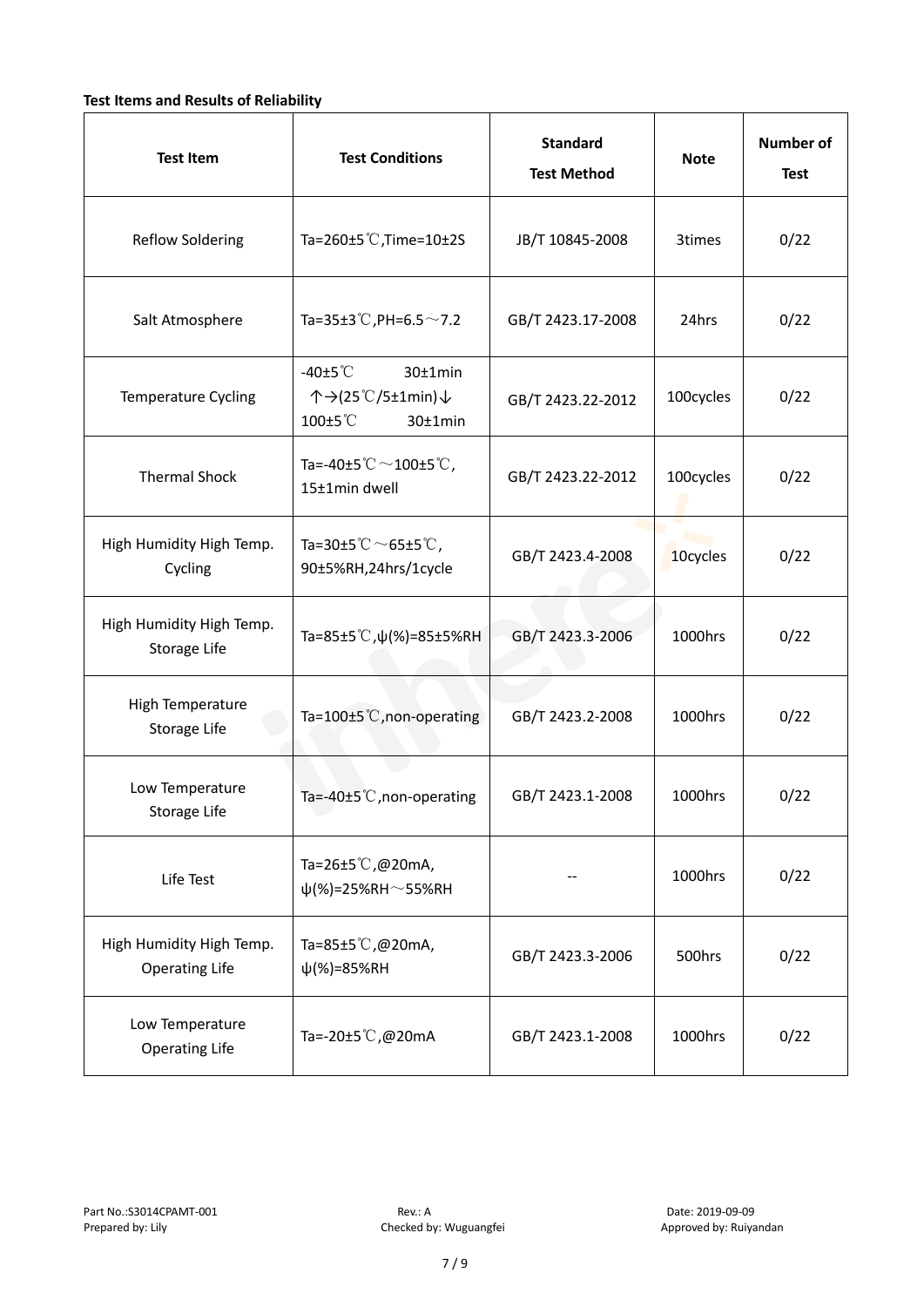#### **3014 Series SMD Top LED Lamps Packaging Specifications**

- 
- Feeding Direction **Constanting Constanting Constanting Constanting Constanting Constanting Constanting Constanting Constanting Constanting Constanting Constanting Constanting Constanting Constanting Constanting Constanting**





**Dimensions of Tape (Unit: mm)**



Notes:

- 1. Empty component pockets are sealed with top cover tape;
- 2. The maximum number of missing lamps is two;
- 3. The cathode is oriented towards the tape sprocket hole in accordance with ANSI/EIA RS-481 specifications.
- 4. 4,000pcs/Reel.